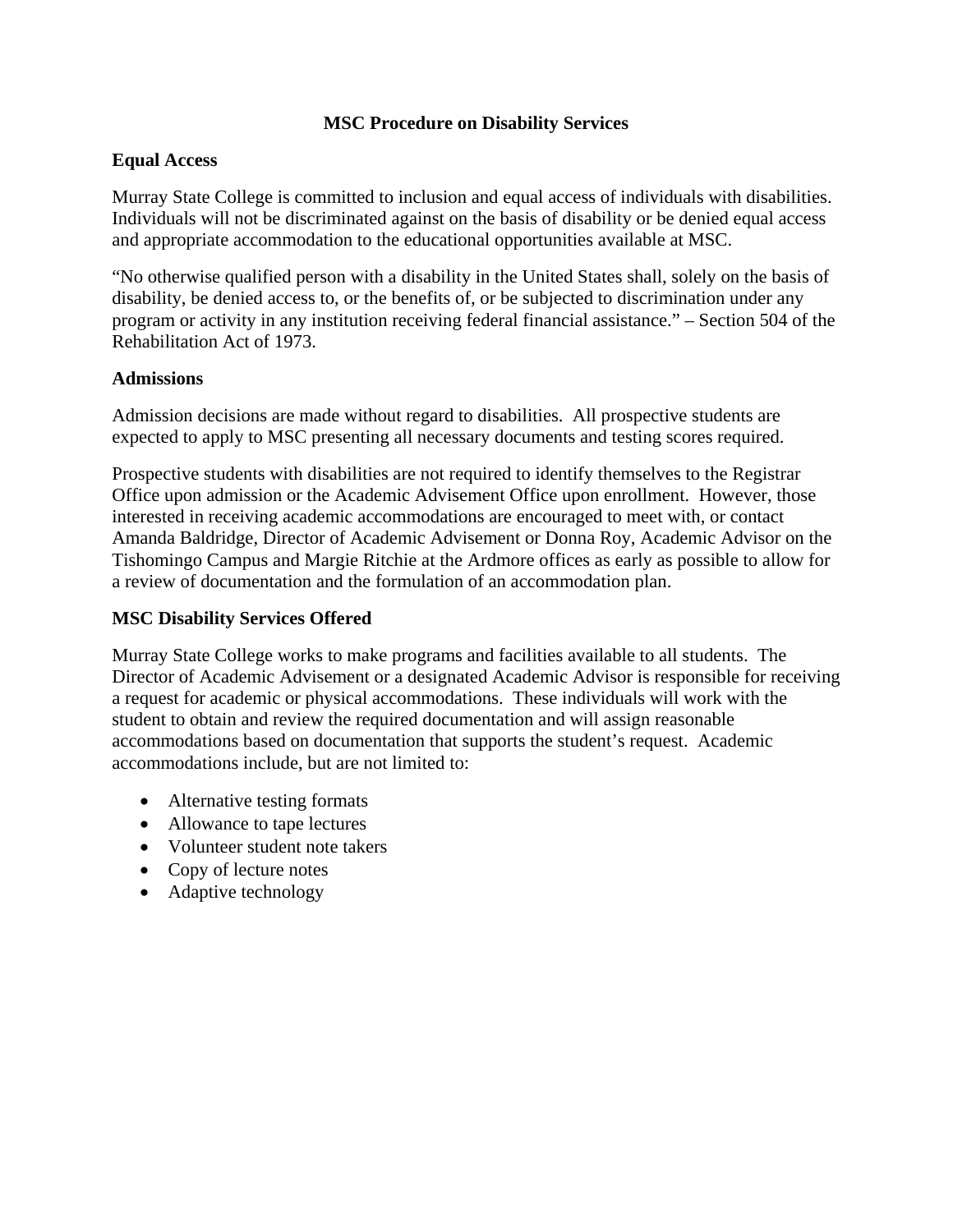# **Facilities**

Most facilities are fully accessible to students with physical disabilities by incorporating automatic doors, elevators, and wheelchair friendly restrooms.

## **Intellectual Disabilities**

In addition to physical disabilities, MSC can provide reasonable services and accommodations for students with intellectual disabilities such as learning disorders, attention deficit disorder, and other medical disorders.

# **Requesting Accommodations and Services**

First and foremost, the sooner you notify the Academic Advisement Office of your disability the better prepared we can be to meet your need.

All faculty have incorporated into their course syllabi an ADA Statement giving information about what to do if you have a disability and are wanting to request accommodations.

The Director of Student Life requests (90) days to complete the process of determining necessary housing arrangements for students with disability requests.

Students are required to provide appropriate documentation for their disabilities to the Academic Advisement Office. The amount of required documentation will be based upon the nature of a disability and the nature and duration of the requested adjustments. Documentation must be sufficient enough to support the requests.

Generally, documentation must be within two years of the first request to MSC. Older documentation will be evaluated on an individual basis. The purpose for current documentation is to determine current functional limitations. It is understood that the original diagnosis may not have changed, but the effects that it had had on major life areas may have changed over time through treatment and adaptation.

Formal written documentation is required by a certified licensed professional. Such documentation must be typed on letterhead of either the practitioner or agency hosting practice. The documentation must be current, and the testing instruments must be appropriate for use with adults. In general, the documentation of a disability should include the following:

- A diagnostic statement identifying the disability, date of the current diagnostic evaluation, and the date of the original diagnosis;
- A description of the diagnostic criteria used;
- A description of the current functional impact of the disability for use in establishing the need for and the design of accommodations;
- Treatments and medications, assistive devices currently prescribed or in use;
- A description of expected progression or stability of the impact of the disability over time;
- The credential of the diagnosing professional